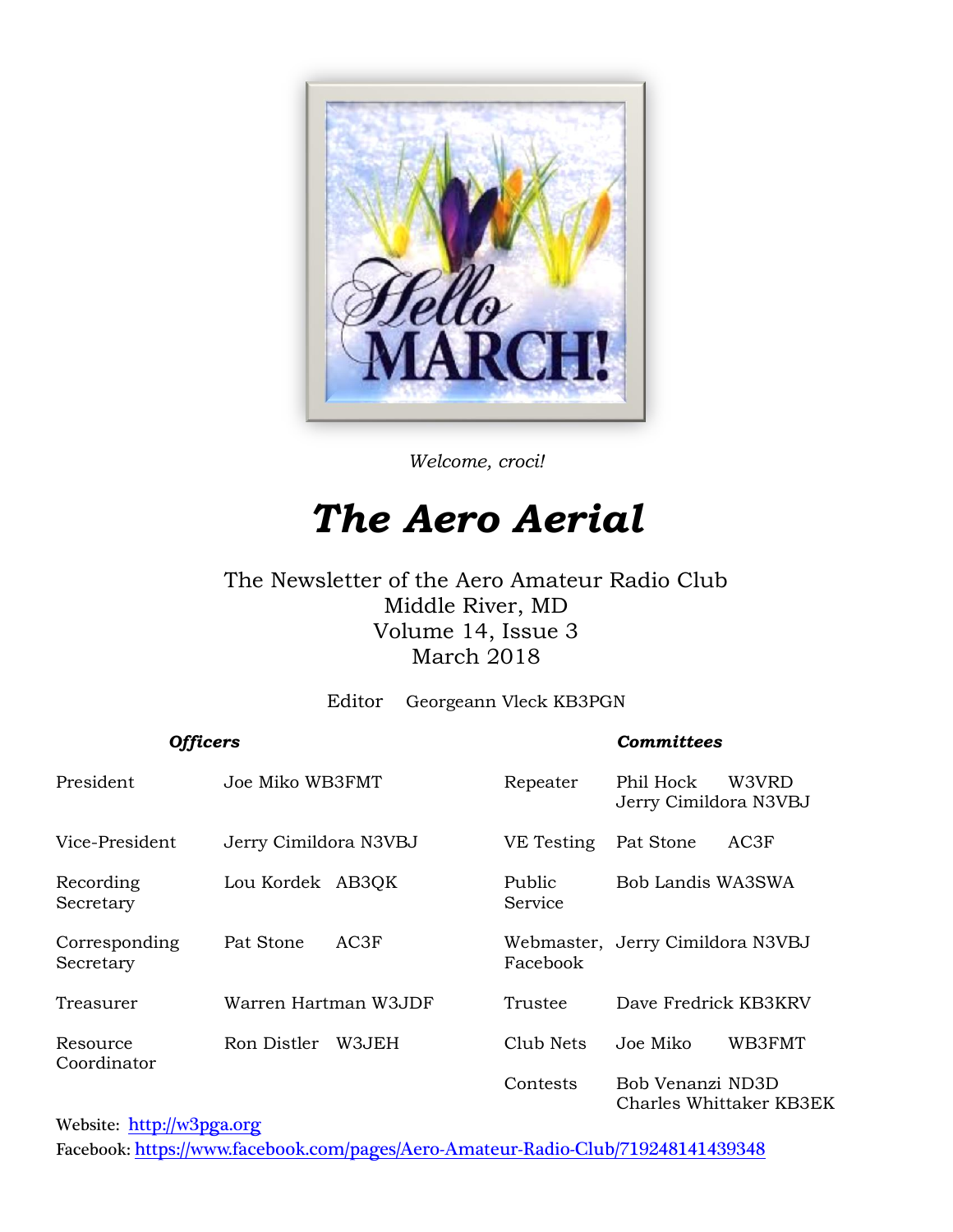### **About the Aero Amateur Radio Club**

#### **Meetings**

The Aero Amateur Radio Club meets at 7:30 pm on the first and third Wednesdays of the month at Essex SkyPark, 1401 Diffendall Road, Essex. Meetings begin at 7:30 p.m. local time. Meetings are canceled if Baltimore County Public Schools are closed or dismiss early.

#### Repeaters

W3PGA 2 M: INPUT : 147.84 MHz, OUTPUT : 147.24 MHz, PL 123.0 W3PGA 70 Cm: INPUT : 444.575 MHz, OUTPUT : 449.575 MHz, PL123.0 W3JEH 1.25 M: INPUT : 222.24 MHz, OUTPUT : 223.84 MHz

#### Club Nets

Second Wednesday Net – 10 Meters (28.445 MHz) @ 8 p.m. Local Time Fourth Wednesday Net – 2 Meters (147.24 MHz Repeater) @ 8 p.m. Local Time Fifth Wednesday Net – 70 Centimeters (449.575 MHz Repeater) @ 8 p.m. Local Time

#### Radio License Exams

The Aero Amateur Radio Club sponsors Amateur Radio License Exams with the ARRL VEC. Examination sessions are throughout the year. Walk-ins are welcome; arrive no later than 30 minutes after start time. \$15 charge.

#### 2017-18 Examination Schedule

| Time: | $1:15 \text{ pm}$          |  |
|-------|----------------------------|--|
|       | Dates: Sunday, Mar. 11     |  |
|       | Where: White Marsh Library |  |

White Marsh Library, 8133 Sandpiper Circle, White Marsh, MD Contact: Patricia Stone AC3F, email: [ac3f@juno.com,](mailto:ac3f@juno.com) landline: 410-687-7209

#### LOCAL AREA NETS

| Day                    | <b>Time</b>       | Freq. (MHz)   | <b>Net Name</b>                           |
|------------------------|-------------------|---------------|-------------------------------------------|
| Daily                  | $9 - 10$ am       | 145.330       | <b>Oriole Net</b>                         |
| Daily                  | 6 pm              | 3.820         | Maryland Emergency Phone Net              |
| Daily                  | $6:30 - 7$ pm     | 145.330 no PL | Balto. Traffic Net (b/u 146.670 PL 107.2) |
| Daily                  | 7 pm & 10 pm      | 3.643         | <b>MD/DC/DE Traffic Net</b>               |
| $2nd$ Tue              | $7:30$ pm         | 146.670       | <b>Baltimore County RACES Net</b>         |
| $2nd$ Wed              | 8 pm              | 28.445        | <b>Aero ARC Net</b>                       |
| $4th$ Wed              | 8 pm              | 147.240       | <b>Aero ARC Net</b>                       |
| $5th$ Wed              | 8 pm              | 449.575       | <b>Aero ARC Net</b>                       |
| Fridays                | $7:30 \text{ pm}$ | 145.330       | Back in the Day Net                       |
| When activated by NOAA |                   | 147.030       | SkyWarn (primary)                         |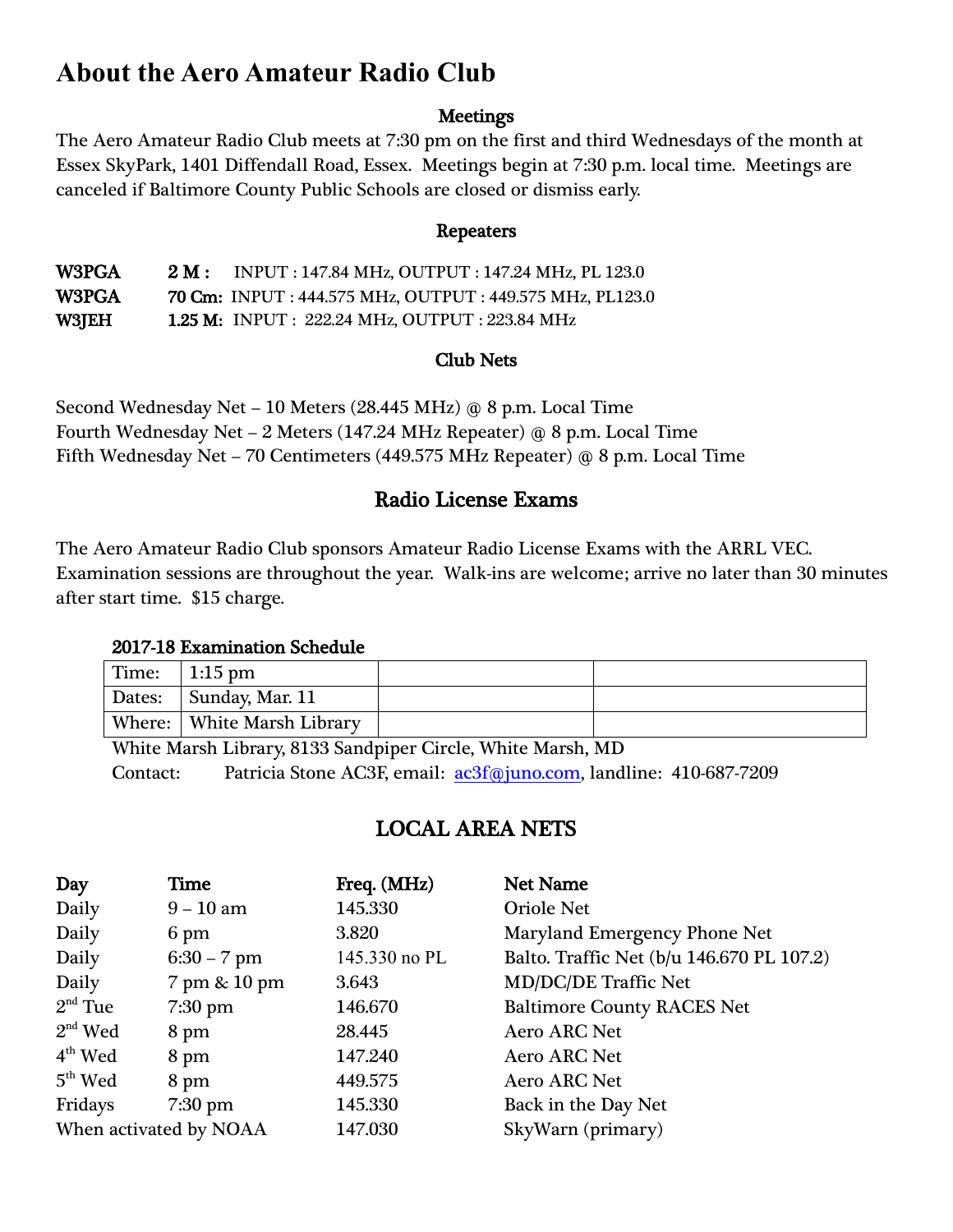# **NET REPORTS**

#### **2-7-18: Snow/WX net, 147.240, 20:00 to 21:25 local**

The net was held because Baltimore County Schools were closed for the day.

W3PGA NCS Joe Essex, KB3JVP Ken Middle River, K3TEL Arnold Towson, N3VBJ Jerry Towson, K3DON Don Joppatowne, KC3IPK Dave Perry Hall, KB3QWC Larry Middle River, W3JEH Ron Perry Hall, W3VRD Phil Essex, KC3FRH Charles Baltimore,

W1ASA Israel Baltimore, KC3FBL Jim Parkville, KC3FBM Franklin Parkville, AC3F Pat Middle River, KB3VAE Rich Middle River, KC3HZU William Edgewood, AB3PP Calvin Towson, WA3QLY Tom Edgewood, WA3FSE Don Baltimore City, KC3CMS Dan Baltimore City

This was the longest running net to date. There were a total of 20 people on the net, also the largest number to be on the club's net.

#### **2-28-18: 147.240, 20:00 to 20:27 local.**

W3PGA NCS Joe Essex, KC3FBM Franklin Parkville, WA3QLY Thomas Edgewood, W3JEH Ron Perry Hall, KC3FBL Jim Parkville, KC3FRH Charles Parkville, K3TEL Arnold Towson, KB3VAE Richard Middle River

8 Aero members on the net.

## **Upcoming Second Meeting Presentations**

| Date       | Topic                        |
|------------|------------------------------|
| <b>TBA</b> | Contest Logging with N1MM    |
| <b>TBA</b> | The Acu-rite Weather Station |

**Presenter** Bob ND3D ?Kelly KC3APF

These presentations will be given at the Essex SkyPark FBO building after the business meeting.

*Any questions call Joe Miko at 443-956-0197.* Presenters who wish to submit a description of their talk may email it to Georgeann at [KB3PGN@reagan.com](mailto:KB3PGN@reagan.com) for inclusion in the Aerial.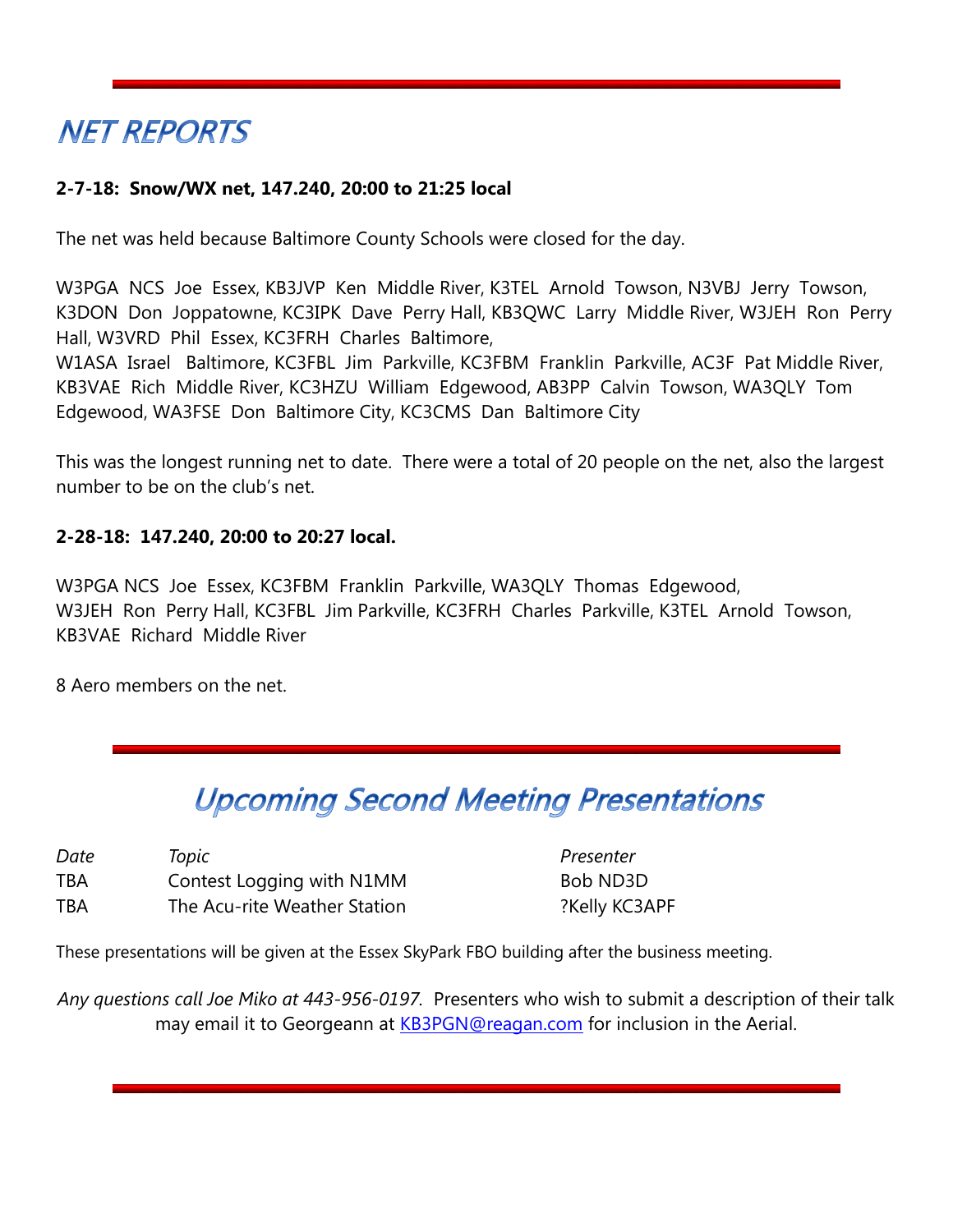



Our next test session for 2018 will be held at 1:15PM on Sunday, March 11 , at the White Marsh Library. Hope to see you then.

#### **Reminder: VE Testing Snow Plan**

If Baltimore County Libraries are closed for a testing day (Saturday or Sunday) the VE Testing session for that day will be canceled. Testing applicants that have pre-registered will be notified by phone. Due to the scheduling requirements of Baltimore County Library, we can't schedule a makeup session. Testing will resume on the next scheduled testing date. VE's will be notified by phone in the event of a closure.

# **UPCOMING HAMFESTS and EVENTS**

#### *Public Service Opportunity*

#### **Sunday, June 3, 2018: 2018 Tour de Cure: Maryland**

Location: Goucher College, 1021 Dulaney Valley Rd, Baltimore, MD 21204

#### *The Aero Club will again provide communications for this event. Joe figures we will need about 15 volunteers.*

Events: Ride: 63MI, 30MI, 12MI; 5K Walk and 5K Run

All the routes will be fully supported with bike mechanics, volunteer route marshals, rest stops with food and water, cheering volunteers and more.

When I last checked, details of rout and timing were sketchy:

| Route Length   |     | Check-In Time | <b>Start Time</b> | End Time |
|----------------|-----|---------------|-------------------|----------|
| 63 MI          | TBD | TBD           | TBD               |          |
| 30 MI          | TBD | TBD           | TBD               |          |
| 12 MI          | TRD | TBD           | <b>TBD</b>        |          |
| <b>5K WALK</b> | TRD | TBD           | <b>TBD</b>        |          |
| <b>5K RUN</b>  | TRD | TRD           | TRD               |          |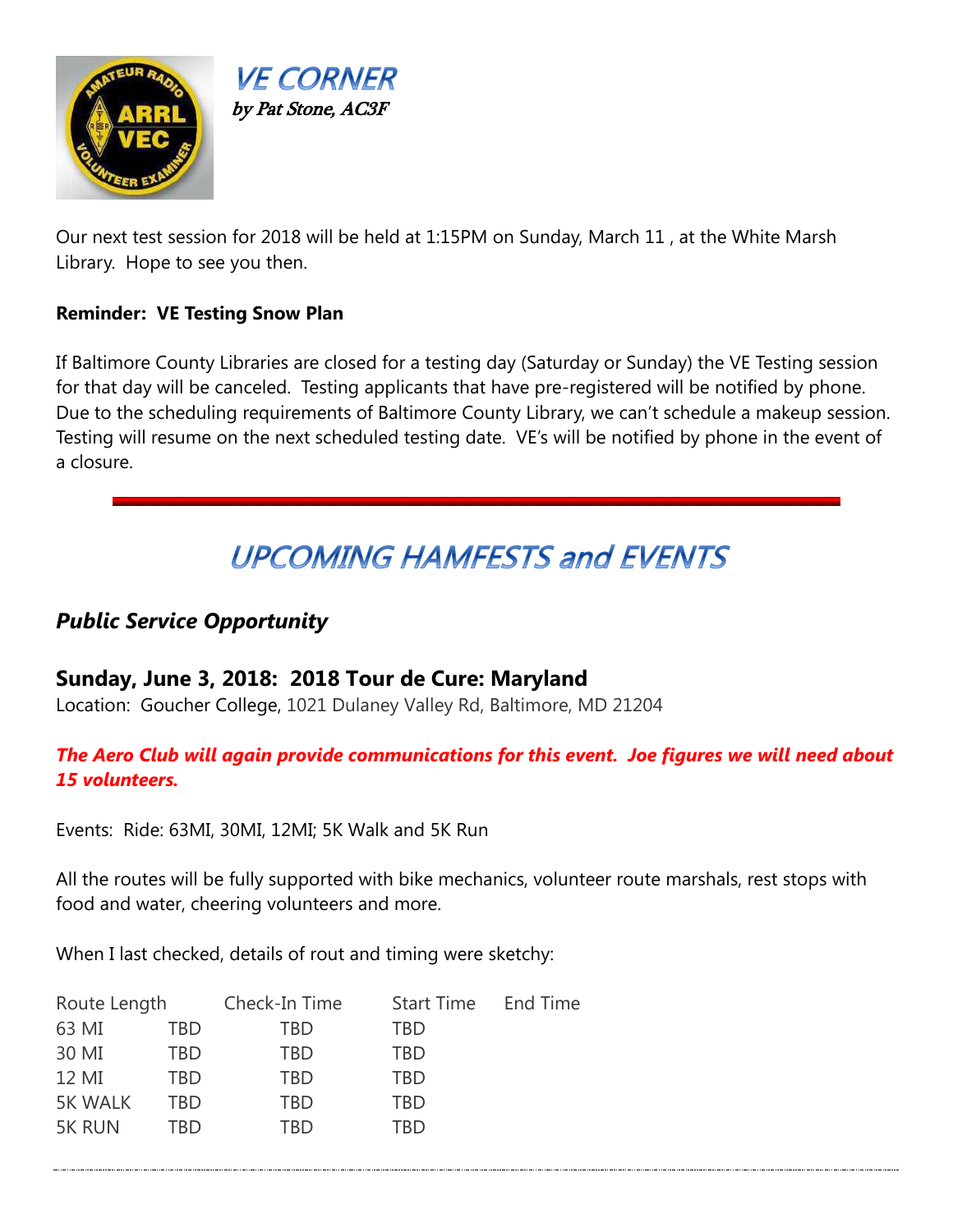#### *Hamfests*

#### **Sunday, March 18, 2018: Winterfest 2018**

Time: 6 am - tailgating starts; 8 am - indoor sales area opens; 2 pm closing.

Northern Virginia Community College, Annandale Campus, [8333 Little River Turnpike Annandale, VA.](http://email.vws.bitsink.com/c/eJwNjcsKgzAUBb_GLMPNzcO4yKKCuhCk9AdKomkMxgcq7e83cBbDLOZMxosPlyQaBKaBQYkgK46UUZCaQaObUqimZrIuBHx_F3XxvuK20HFfyWy4YxIBRytwcoIpLzSzGpGPTnmtKpLMfN_HVfBHgW1e2HcaUobVZott3736zxD9IgWS3H-PNqUrhs30NX92AznN4vgRtnxvzzPRzd9_jFE06g) Sponsor: Vienna Wireless Society, Vienna, VA

Talk-in: 146.91 repeater

Admission for Attendees: \$10 at the door; students high school age and younger get in free when accompanied by an adult. Free admission for students with a college ID. Website: <http://viennawireless.net/wp/events/winterfest/>

bargains on radios, antennas, radio-related publications, electronics/computer gear, test equipment, and components. Loads of vendors already lined up. Gear from commercial and hobbyist vendors.

VE exam sessions, \$15 fee Contact: Thor Berglie, KK4UYT, Winterfest Coordinator, Vienna Wireless Society, [thor.berglie@vws.bitsink.com](mailto:thor.berglie@vws.bitsink.com)

#### **Saturday, March 24, 2018: FredFest 2018, Frederick, MD**

Sponsor: Frederick Amateur Radio Club Location: Independent Hose Company, 310 Baughmans Ln, Frederick For more info, click on: [http://frederickarc.org](http://frederickarc.org/)

#### **Saturday, April 21, 2018: Delaware State Convention (Delmarva Amateur Radio & Electronics EXPO)**

Cheer Community Center, 20520 Sand Hill Rd., Georgetown, DE 19947 Website: [www.radioelectronicsexpo.com](http://www.radioelectronicsexpo.com/) Sponsor: Sussex Amateur Radio Association Type: ARRL Convention Talk-In: 147.090 (CTCSS: 156.7 Hz), Sussex County ARES® Primary Repeater, Millsboro, DE Contact: Herb Quick, KF3BT, PO Box 1431, Seaford, DE 19973, Phone: 302-629-4949, E-mail: [herb@hamiltongraphics.com](mailto:herb@hamiltongraphics.com)

#### **Saturday, April 28, 2018: York Hamfest**

Location: Elicker's Grove Park, Spring Grove, PA Sponsor: York Hamfest Foundation For more info, click on: [http://www.yorkhamfest.org](http://www.yorkhamfest.org/)

#### **Saturday, May 5, 2018: The Great Hagerstown Hamfest**

Sponsor: Antietam Radio Association Location: Washington County Agricultural Center For more info, click on: [https://www.W3CWC.org/hamfest](https://www.w3cwc.org/hamfest)

#### **Sunday, May 6, 2018: Eastern Pennsylvania Section Convention**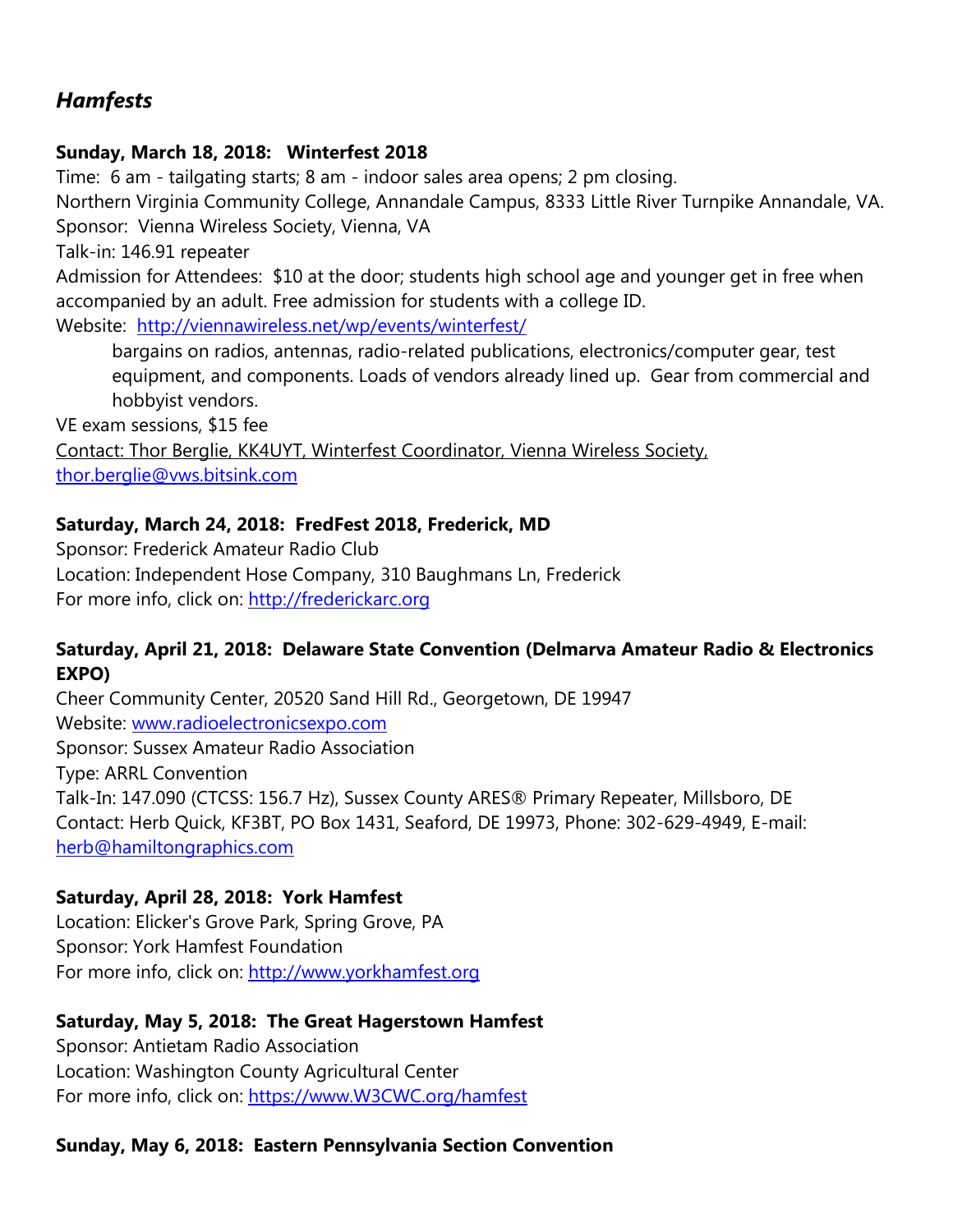Sponsor: Warminster Amateur Radio Club Location: Bucks County Community College - Lower Bucks Campus, Bristol, PA Website: [http://www.k3dn.org](http://www.k3dn.org/)

#### **Saturday, June 30, 2018: Harrisburg Radio Amateurs Club Firecracker Hamfest**

Harrisburg Area Community College, 3599 Industrial Road, Harrisburg, PA 17101 Website: [http://www.w3uu.org](http://www.w3uu.org/) Sponsor: Harrisburg Radio Amateurs' Club Talk-In: 146.76 (CTCSS 100.0 Hz) Contact: Tim Lehman, KB3OZA, PO Box 453, Hummelstown, PA 17036, Phone: 717-461-3398, Email: [kb3oza@arrl.net](mailto:kb3oza@arrl.net)

You may view upcoming Hamfests at:<http://www.arrl.org/hamfests-and-conventions-calendar>

**Essex SkyPark Saturday, May 5, 2018**: Pancake Breakfast Fly-in (Rain or Shine) **Saturday, September 15**: 2018 Wings and Wheels (Rain or Shine)

Tuesday, March 13, 7 pm, FBO: Next Essex SkyPark Association

# Feature Article

#### **FCC Basic Qualification Question, New Form 606**

by Maria Somma, AB1FM, [ab1fm@arrl.org](mailto:ab1fm@arrl.org)

In September 2017, the FCC revised the basic qualifications section of 605 Application Forms (FCC, NCVEC, and Club) to include a question regarding whether an applicant has been convicted of a felony in any state or federal court. This section enables the FCC to determine whether an applicant is eligible under §310(d) and 308(b) of the Communications Act of 1934, as amended, to hold or have ownership interest in a station license.

Applicants' responses and explanation to the basic qualification question (felony question) on the new forms will be used to determine eligibility to be a Commission licensee.

*Ed Note*: This was brought about impart due the Bill before Congress for Ham Radio Antennas vs HOA's! Apparently during one of the hearings the FCC was asked about if Amateur Radio Operators were vetted, a question about providing communications under an Home Land Security umbrella. The FCC stated that we Hams were not vetted, this apparently lead to the revised 605 form with the felony question.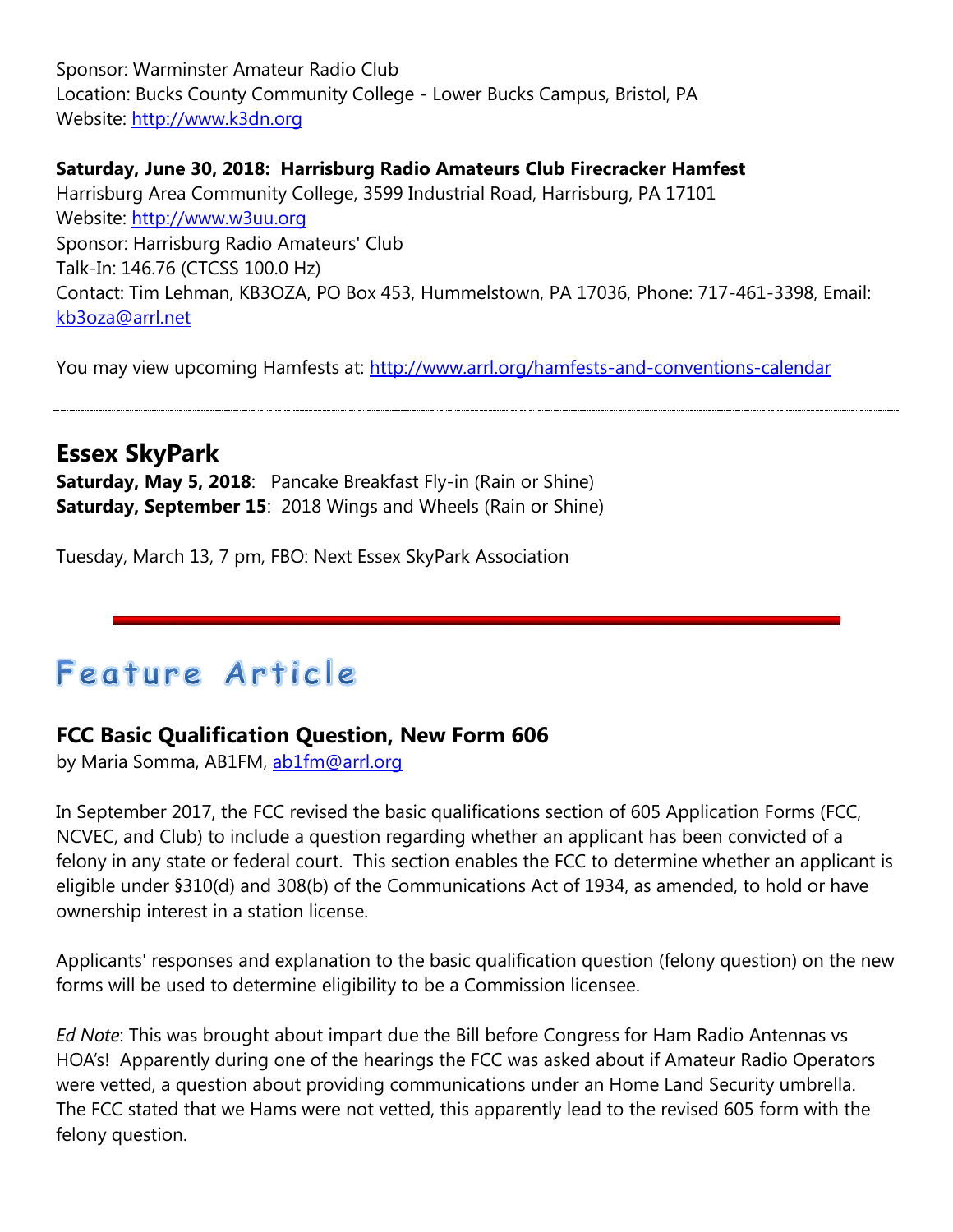#### **Where does this leave us?**

Applicants are required to answer the·question if they are filing any Form 605 for one of the following purposes indicated: new, amended, or renewal with modifications (upgrade or call sign change). **The question does not have to be answered if the applicant is filing a renewal only or an administrative update to their license (change of address, name, e-mail, etc.)** Applicants answering ''yes" must provide an explanation to the FCC.

Visit [www.a](http://www/)rrl.orglfcc-qualification-question for detailed information about the FCC's basic qualification question. Each applicant applying for a **new or upgraded** license must answer the basic qualification question. A question left unanswered will result in the application being rejected by the FCC. The bottom line is the applicants who do not answer the mandatory basic qualification question and provide the required felony information to the FCC if required not be issued an FCC license.

*Ed Note*: Since the Aero Radio Club is an ARRL VEC we get all our forms from the ARRL and are up to date. By the way at a previous test session there was an applicant that had to answer "yes" to the felony question and had to provide information to the FCC within a specified time frame. This person did and received a license about two weeks later than the other applicants.

The bulk of the information other than my comments were taken from the February 2018 issue of QST pg 86.

*Joe WB3FMT*

#### **Current Question Pools**

Technician Class (Element 2) effective July 1, 2014, *only valid until June 30, 2018* **New Tech Class** (Element 2) will take effect on July 1, 2018 valid until June 30, 2022

General Class (Element 3) effective July 1, 2015, valid until June 30, 2019

Amateur Extra (Element 4) effective July 1, 2016 valid until June 30, 2020